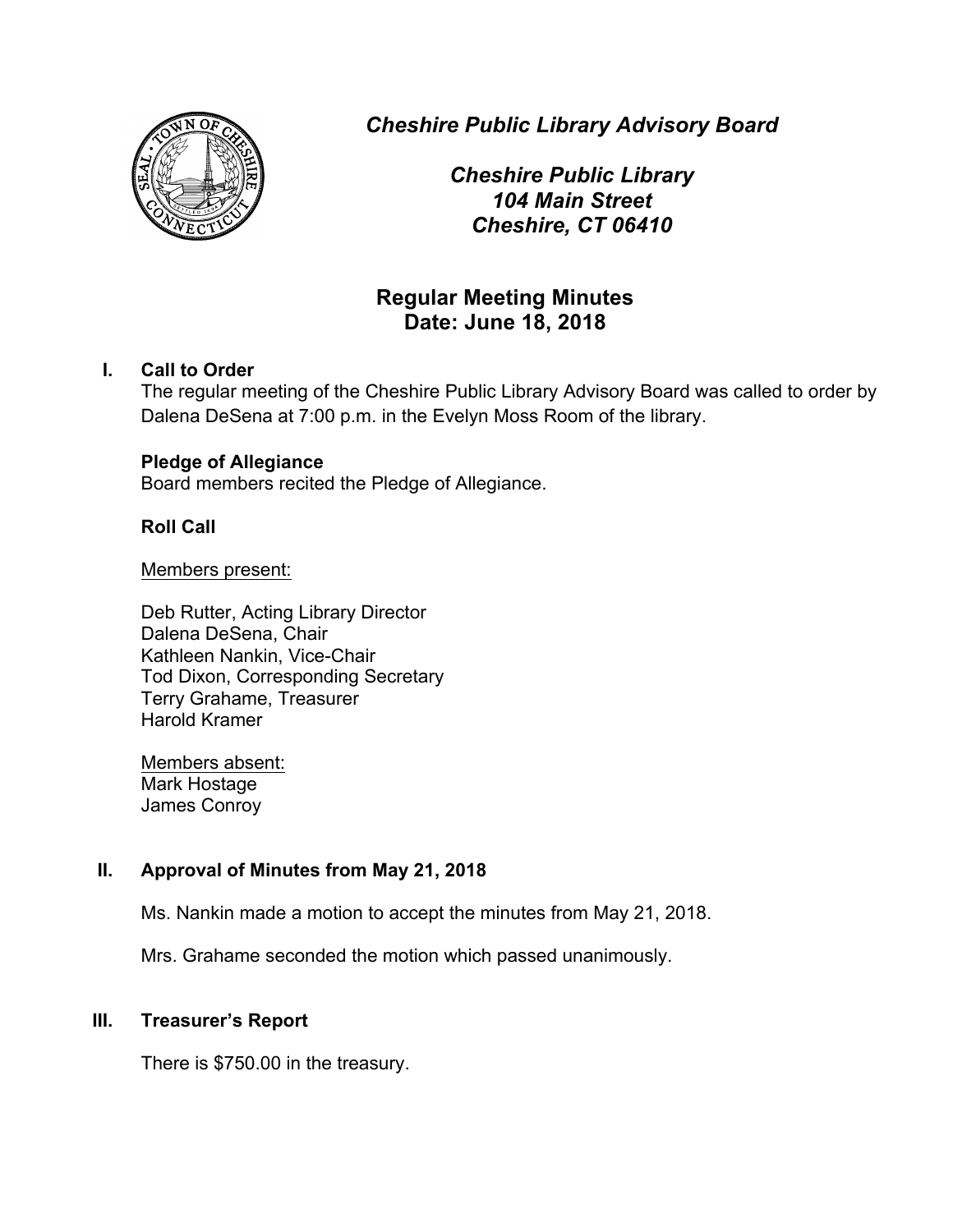CHESHIRE PUBLIC LIBRARY ADVISORY BOARD Fage 2 Meeting Minutes

There was nothing to report.

## **V. Report of the Chair**

Mrs. DeSena will ask Deb Rutter, Acting Library Director, to invite Sean Kimball, the new Town Manager, to an upcoming Library Board meeting for formal introductions, etc.

## **VI. Report of the Library Director**

#### **Programs and Services**

The Library After Hours Program will continue through the summer on one Friday each month. This popular program brings in 100 – 200 people – mostly families with younger children.

Two new self-check machines have been ordered to replace two "aging" machines.

The Rotary Club of Cheshire donated \$850.00 to the Library for the purchase of a new scanner for photos, slides and negatives to support the planned Digital Media Center. The Digital Media Center is being funded by the Friends of the Library and will be located in the lower level.

The Friends of the Library will be contributing \$50,000.00 to the Library's renovation  $$ furnishings. The Friends funded a \$1,000.00 scholarship for a graduating high school senior. They plan to offer two scholarships next year.

The Cheshire Garden Club is donating \$700.00 to the Friends of the Library for gardening related programs and topics.

Summer programs begin during the last week of June and continue through mid-August. Programs will be introduced to adults focusing on writing, wellness, music and more.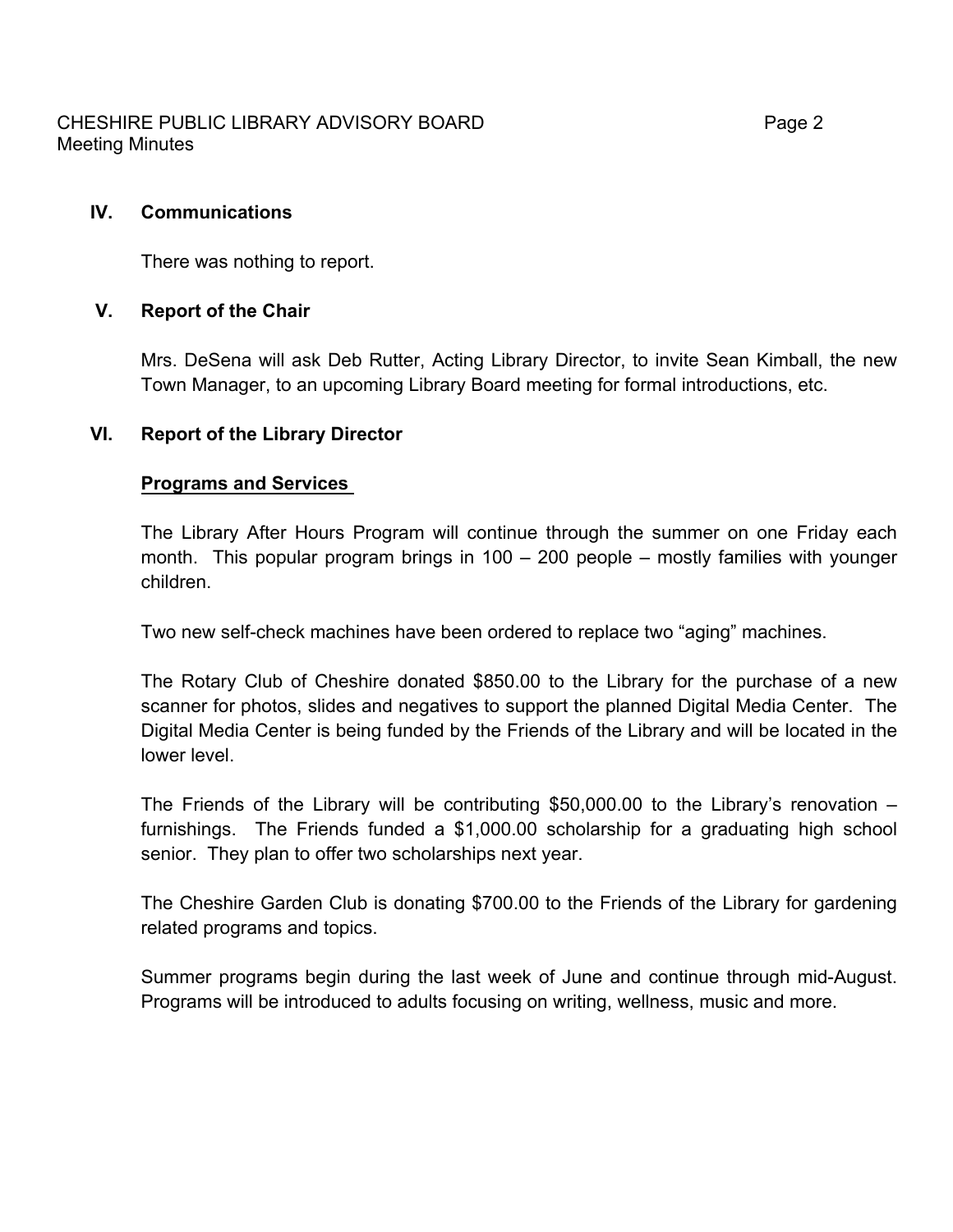#### CHESHIRE PUBLIC LIBRARY ADVISORY BOARD Fage 3 Meeting Minutes

## **Personnel**

The first round of interviews for the Library Director position will be held in July. Several library directors from towns in Connecticut will be part of the interview panel. Target date for Director to be hired is September 2018. Six candidates will be interviewed this week by Deb Rutter, Mary Datillo, and Ali Allen (new Children's Library Head) for the Children's Librarian position. Five internal candidates were interviewed for the 15-hour Library Technical Aide (LTA) position last week.

## **Financial**

The Library budget for 2019 includes an additional \$5,000.00 for library materials.

## **Buildings and Grounds**

Construction continues at a slow pace. The areas around the meeting rooms and new bathrooms have been sheet rocked. The public will be given two weeks' notice when new carpeting is installed and stacks are moved at the lower level. Updates will be posted via the e-newsletter and on the library website.

#### **Policies and Planning**

Respectfully Submitted,

Deborah Rutter Acting Library Director drutter@cheshitrelibrary.org 203-272-2245 x33018

*Please see our monthly calendar at www.cheshirelibrary.org for a full listing of library programs and events.*

#### **VII. Unfinished Business**

There is no unfinished business.